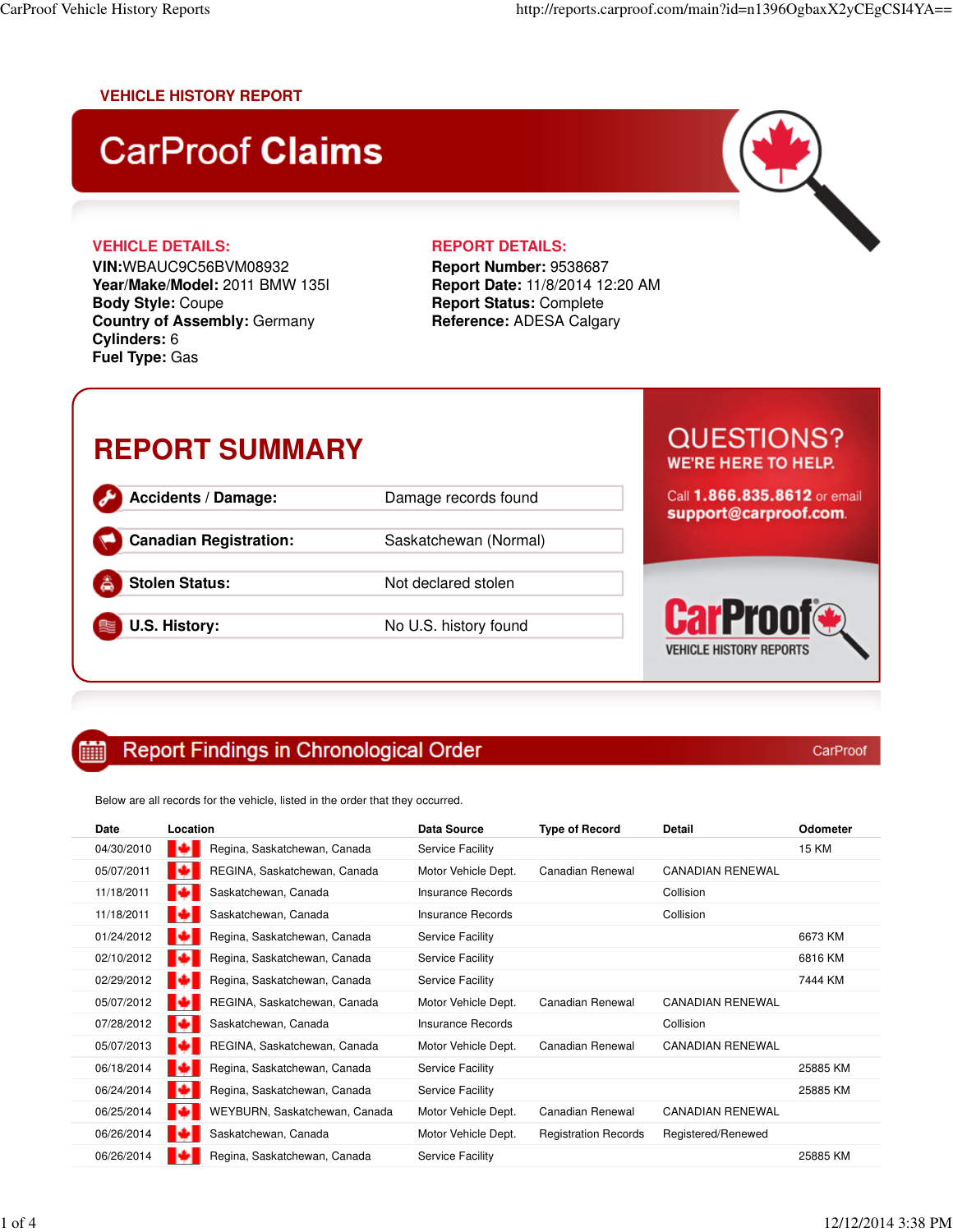| Regina, Saskatchewan, Canada<br>Regina, Saskatchewan, Canada<br>Service Facility<br>31515 KM<br>Accident, Collision and Damage Detail<br>If the vehicle has had any history of accidents, collisions or damage in either Canada or the U.S., the records are outlined in this section.<br>VIN: WBAUC9C56BVM08932<br><b>Police Reported Accidents</b><br>Accidents reported by police facilities are listed below. (Note: CarProof began reporting Ontario police records as of Dec. 15, 2010 and Quebec police<br>records as of Jan. 21, 2013.)<br><b>Incident Date</b><br><b>Incident Location</b><br><b>Type of Record</b><br><b>Detail/Initial Point of Impact</b><br>No police reported accidents found<br><b>Accident/Damage Estimates</b><br>Accident estimate records are generated by collision estimating facilities from the process of estimating the amount and extent of damage to a vehicle.<br>Estimates in some cases have associated insurance claims.<br><b>Incident Date</b><br><b>Type of Record</b><br><b>Detail/Initial Point of Impact</b><br><b>Estimate Location</b><br><b>Estimate Date</b><br>Amount<br>Odometer<br>No estimates found<br><b>Insurance Claims</b><br>The insurance claims identified in this report do not include any medical pay-outs, damage to other vehicles, damage to property, towing, rental cars, or<br>any other incidental damages.<br><b>Incident Location</b><br><b>Type of Record</b><br><b>Detail/Initial Point of Impact</b><br>Amount<br>Saskatchewan, Canada<br>Collision<br>\$7,617.31<br>Saskatchewan, Canada<br>Collision<br>\$13,757.02<br>Saskatchewan, Canada<br>Collision<br>\$8,931.82<br><b>Other Damage Records</b><br>Any other damage records found are listed below.<br><b>Incident Date</b><br><b>Incident Location</b><br><b>Type of Record</b><br>Detail/Initial Point of Impact<br>Odometer<br>No other damage records found<br><b>Canadian Registration</b><br>This section details where in Canada the vehicle is now or has ever been registered, as well as the status (Inspection Required, Normal, Non-repairable,<br>Rebuilt, Salvage, Stolen) of the vehicle in those jurisdictions.<br>Detail<br><b>Branding</b><br>Not found<br><b>British Columbia</b><br>Not found<br>Not found<br>New Brunswick<br>Not found<br>Not found<br>Not found<br>Northwest Territories<br>Not found<br>Not found<br>Not found<br><b>Prince Edward Island</b><br>Not found |                                                            | Location | <b>Data Source</b>      | <b>Type of Record</b> | Detail | Odometer |
|------------------------------------------------------------------------------------------------------------------------------------------------------------------------------------------------------------------------------------------------------------------------------------------------------------------------------------------------------------------------------------------------------------------------------------------------------------------------------------------------------------------------------------------------------------------------------------------------------------------------------------------------------------------------------------------------------------------------------------------------------------------------------------------------------------------------------------------------------------------------------------------------------------------------------------------------------------------------------------------------------------------------------------------------------------------------------------------------------------------------------------------------------------------------------------------------------------------------------------------------------------------------------------------------------------------------------------------------------------------------------------------------------------------------------------------------------------------------------------------------------------------------------------------------------------------------------------------------------------------------------------------------------------------------------------------------------------------------------------------------------------------------------------------------------------------------------------------------------------------------------------------------------------------------------------------------------------------------------------------------------------------------------------------------------------------------------------------------------------------------------------------------------------------------------------------------------------------------------------------------------------------------------------------------------------------------------------------------------------------------------------------------------------------------------------------------|------------------------------------------------------------|----------|-------------------------|-----------------------|--------|----------|
|                                                                                                                                                                                                                                                                                                                                                                                                                                                                                                                                                                                                                                                                                                                                                                                                                                                                                                                                                                                                                                                                                                                                                                                                                                                                                                                                                                                                                                                                                                                                                                                                                                                                                                                                                                                                                                                                                                                                                                                                                                                                                                                                                                                                                                                                                                                                                                                                                                                | 08/12/2014                                                 |          | <b>Service Facility</b> |                       |        | 25885 KM |
|                                                                                                                                                                                                                                                                                                                                                                                                                                                                                                                                                                                                                                                                                                                                                                                                                                                                                                                                                                                                                                                                                                                                                                                                                                                                                                                                                                                                                                                                                                                                                                                                                                                                                                                                                                                                                                                                                                                                                                                                                                                                                                                                                                                                                                                                                                                                                                                                                                                | 10/27/2014                                                 |          |                         |                       |        |          |
|                                                                                                                                                                                                                                                                                                                                                                                                                                                                                                                                                                                                                                                                                                                                                                                                                                                                                                                                                                                                                                                                                                                                                                                                                                                                                                                                                                                                                                                                                                                                                                                                                                                                                                                                                                                                                                                                                                                                                                                                                                                                                                                                                                                                                                                                                                                                                                                                                                                |                                                            |          |                         |                       |        | CarProof |
|                                                                                                                                                                                                                                                                                                                                                                                                                                                                                                                                                                                                                                                                                                                                                                                                                                                                                                                                                                                                                                                                                                                                                                                                                                                                                                                                                                                                                                                                                                                                                                                                                                                                                                                                                                                                                                                                                                                                                                                                                                                                                                                                                                                                                                                                                                                                                                                                                                                |                                                            |          |                         |                       |        |          |
|                                                                                                                                                                                                                                                                                                                                                                                                                                                                                                                                                                                                                                                                                                                                                                                                                                                                                                                                                                                                                                                                                                                                                                                                                                                                                                                                                                                                                                                                                                                                                                                                                                                                                                                                                                                                                                                                                                                                                                                                                                                                                                                                                                                                                                                                                                                                                                                                                                                |                                                            |          |                         |                       |        |          |
|                                                                                                                                                                                                                                                                                                                                                                                                                                                                                                                                                                                                                                                                                                                                                                                                                                                                                                                                                                                                                                                                                                                                                                                                                                                                                                                                                                                                                                                                                                                                                                                                                                                                                                                                                                                                                                                                                                                                                                                                                                                                                                                                                                                                                                                                                                                                                                                                                                                |                                                            |          |                         |                       |        |          |
|                                                                                                                                                                                                                                                                                                                                                                                                                                                                                                                                                                                                                                                                                                                                                                                                                                                                                                                                                                                                                                                                                                                                                                                                                                                                                                                                                                                                                                                                                                                                                                                                                                                                                                                                                                                                                                                                                                                                                                                                                                                                                                                                                                                                                                                                                                                                                                                                                                                |                                                            |          |                         |                       |        |          |
|                                                                                                                                                                                                                                                                                                                                                                                                                                                                                                                                                                                                                                                                                                                                                                                                                                                                                                                                                                                                                                                                                                                                                                                                                                                                                                                                                                                                                                                                                                                                                                                                                                                                                                                                                                                                                                                                                                                                                                                                                                                                                                                                                                                                                                                                                                                                                                                                                                                |                                                            |          |                         |                       |        |          |
|                                                                                                                                                                                                                                                                                                                                                                                                                                                                                                                                                                                                                                                                                                                                                                                                                                                                                                                                                                                                                                                                                                                                                                                                                                                                                                                                                                                                                                                                                                                                                                                                                                                                                                                                                                                                                                                                                                                                                                                                                                                                                                                                                                                                                                                                                                                                                                                                                                                |                                                            |          |                         |                       |        |          |
|                                                                                                                                                                                                                                                                                                                                                                                                                                                                                                                                                                                                                                                                                                                                                                                                                                                                                                                                                                                                                                                                                                                                                                                                                                                                                                                                                                                                                                                                                                                                                                                                                                                                                                                                                                                                                                                                                                                                                                                                                                                                                                                                                                                                                                                                                                                                                                                                                                                |                                                            |          |                         |                       |        |          |
|                                                                                                                                                                                                                                                                                                                                                                                                                                                                                                                                                                                                                                                                                                                                                                                                                                                                                                                                                                                                                                                                                                                                                                                                                                                                                                                                                                                                                                                                                                                                                                                                                                                                                                                                                                                                                                                                                                                                                                                                                                                                                                                                                                                                                                                                                                                                                                                                                                                |                                                            |          |                         |                       |        |          |
|                                                                                                                                                                                                                                                                                                                                                                                                                                                                                                                                                                                                                                                                                                                                                                                                                                                                                                                                                                                                                                                                                                                                                                                                                                                                                                                                                                                                                                                                                                                                                                                                                                                                                                                                                                                                                                                                                                                                                                                                                                                                                                                                                                                                                                                                                                                                                                                                                                                |                                                            |          |                         |                       |        |          |
|                                                                                                                                                                                                                                                                                                                                                                                                                                                                                                                                                                                                                                                                                                                                                                                                                                                                                                                                                                                                                                                                                                                                                                                                                                                                                                                                                                                                                                                                                                                                                                                                                                                                                                                                                                                                                                                                                                                                                                                                                                                                                                                                                                                                                                                                                                                                                                                                                                                | <b>Incident Date</b><br>11/18/2011                         |          |                         |                       |        | Odometer |
|                                                                                                                                                                                                                                                                                                                                                                                                                                                                                                                                                                                                                                                                                                                                                                                                                                                                                                                                                                                                                                                                                                                                                                                                                                                                                                                                                                                                                                                                                                                                                                                                                                                                                                                                                                                                                                                                                                                                                                                                                                                                                                                                                                                                                                                                                                                                                                                                                                                | 11/18/2011                                                 |          |                         |                       |        |          |
|                                                                                                                                                                                                                                                                                                                                                                                                                                                                                                                                                                                                                                                                                                                                                                                                                                                                                                                                                                                                                                                                                                                                                                                                                                                                                                                                                                                                                                                                                                                                                                                                                                                                                                                                                                                                                                                                                                                                                                                                                                                                                                                                                                                                                                                                                                                                                                                                                                                | 07/28/2012                                                 |          |                         |                       |        |          |
|                                                                                                                                                                                                                                                                                                                                                                                                                                                                                                                                                                                                                                                                                                                                                                                                                                                                                                                                                                                                                                                                                                                                                                                                                                                                                                                                                                                                                                                                                                                                                                                                                                                                                                                                                                                                                                                                                                                                                                                                                                                                                                                                                                                                                                                                                                                                                                                                                                                |                                                            |          |                         |                       |        |          |
|                                                                                                                                                                                                                                                                                                                                                                                                                                                                                                                                                                                                                                                                                                                                                                                                                                                                                                                                                                                                                                                                                                                                                                                                                                                                                                                                                                                                                                                                                                                                                                                                                                                                                                                                                                                                                                                                                                                                                                                                                                                                                                                                                                                                                                                                                                                                                                                                                                                |                                                            |          |                         |                       |        |          |
|                                                                                                                                                                                                                                                                                                                                                                                                                                                                                                                                                                                                                                                                                                                                                                                                                                                                                                                                                                                                                                                                                                                                                                                                                                                                                                                                                                                                                                                                                                                                                                                                                                                                                                                                                                                                                                                                                                                                                                                                                                                                                                                                                                                                                                                                                                                                                                                                                                                |                                                            |          |                         |                       |        |          |
|                                                                                                                                                                                                                                                                                                                                                                                                                                                                                                                                                                                                                                                                                                                                                                                                                                                                                                                                                                                                                                                                                                                                                                                                                                                                                                                                                                                                                                                                                                                                                                                                                                                                                                                                                                                                                                                                                                                                                                                                                                                                                                                                                                                                                                                                                                                                                                                                                                                |                                                            |          |                         |                       |        |          |
|                                                                                                                                                                                                                                                                                                                                                                                                                                                                                                                                                                                                                                                                                                                                                                                                                                                                                                                                                                                                                                                                                                                                                                                                                                                                                                                                                                                                                                                                                                                                                                                                                                                                                                                                                                                                                                                                                                                                                                                                                                                                                                                                                                                                                                                                                                                                                                                                                                                |                                                            |          |                         |                       |        |          |
|                                                                                                                                                                                                                                                                                                                                                                                                                                                                                                                                                                                                                                                                                                                                                                                                                                                                                                                                                                                                                                                                                                                                                                                                                                                                                                                                                                                                                                                                                                                                                                                                                                                                                                                                                                                                                                                                                                                                                                                                                                                                                                                                                                                                                                                                                                                                                                                                                                                |                                                            |          |                         |                       |        |          |
|                                                                                                                                                                                                                                                                                                                                                                                                                                                                                                                                                                                                                                                                                                                                                                                                                                                                                                                                                                                                                                                                                                                                                                                                                                                                                                                                                                                                                                                                                                                                                                                                                                                                                                                                                                                                                                                                                                                                                                                                                                                                                                                                                                                                                                                                                                                                                                                                                                                |                                                            |          |                         |                       |        |          |
|                                                                                                                                                                                                                                                                                                                                                                                                                                                                                                                                                                                                                                                                                                                                                                                                                                                                                                                                                                                                                                                                                                                                                                                                                                                                                                                                                                                                                                                                                                                                                                                                                                                                                                                                                                                                                                                                                                                                                                                                                                                                                                                                                                                                                                                                                                                                                                                                                                                |                                                            |          |                         |                       |        | CarProof |
|                                                                                                                                                                                                                                                                                                                                                                                                                                                                                                                                                                                                                                                                                                                                                                                                                                                                                                                                                                                                                                                                                                                                                                                                                                                                                                                                                                                                                                                                                                                                                                                                                                                                                                                                                                                                                                                                                                                                                                                                                                                                                                                                                                                                                                                                                                                                                                                                                                                |                                                            |          |                         |                       |        |          |
|                                                                                                                                                                                                                                                                                                                                                                                                                                                                                                                                                                                                                                                                                                                                                                                                                                                                                                                                                                                                                                                                                                                                                                                                                                                                                                                                                                                                                                                                                                                                                                                                                                                                                                                                                                                                                                                                                                                                                                                                                                                                                                                                                                                                                                                                                                                                                                                                                                                |                                                            |          |                         |                       |        |          |
|                                                                                                                                                                                                                                                                                                                                                                                                                                                                                                                                                                                                                                                                                                                                                                                                                                                                                                                                                                                                                                                                                                                                                                                                                                                                                                                                                                                                                                                                                                                                                                                                                                                                                                                                                                                                                                                                                                                                                                                                                                                                                                                                                                                                                                                                                                                                                                                                                                                | <b>Jurisdiction</b><br>Alberta<br>Manitoba<br>Newfoundland |          |                         |                       |        |          |
|                                                                                                                                                                                                                                                                                                                                                                                                                                                                                                                                                                                                                                                                                                                                                                                                                                                                                                                                                                                                                                                                                                                                                                                                                                                                                                                                                                                                                                                                                                                                                                                                                                                                                                                                                                                                                                                                                                                                                                                                                                                                                                                                                                                                                                                                                                                                                                                                                                                |                                                            |          |                         |                       |        |          |
|                                                                                                                                                                                                                                                                                                                                                                                                                                                                                                                                                                                                                                                                                                                                                                                                                                                                                                                                                                                                                                                                                                                                                                                                                                                                                                                                                                                                                                                                                                                                                                                                                                                                                                                                                                                                                                                                                                                                                                                                                                                                                                                                                                                                                                                                                                                                                                                                                                                | Nova Scotia<br>Nunavut                                     |          |                         |                       |        |          |
|                                                                                                                                                                                                                                                                                                                                                                                                                                                                                                                                                                                                                                                                                                                                                                                                                                                                                                                                                                                                                                                                                                                                                                                                                                                                                                                                                                                                                                                                                                                                                                                                                                                                                                                                                                                                                                                                                                                                                                                                                                                                                                                                                                                                                                                                                                                                                                                                                                                | Ontario                                                    |          |                         |                       |        |          |

Quebec Not found

Saskatchewan **NORMAL** This vehicle has been registered as Normal in this jurisdiction.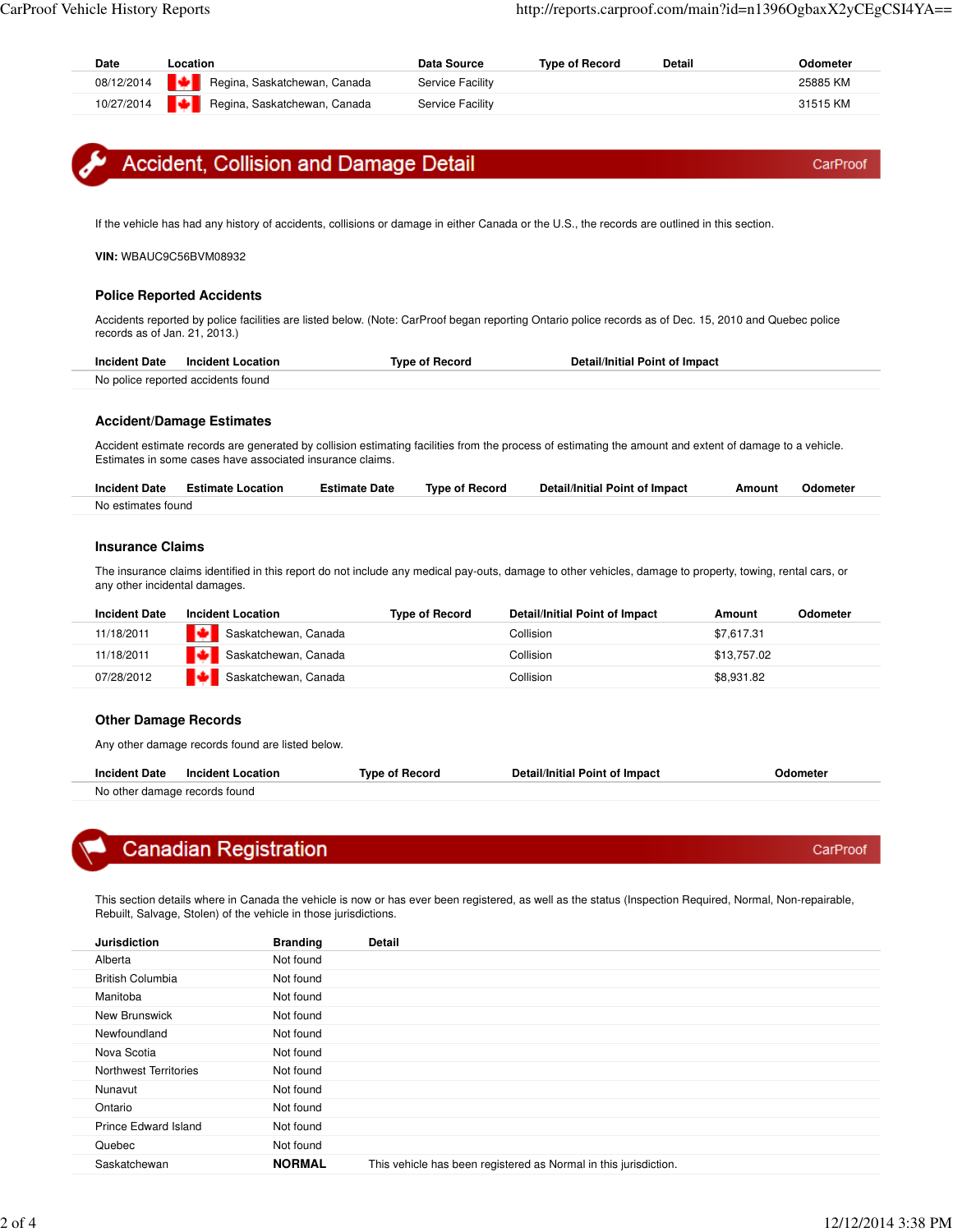### **Stolen Vehicle Check**

This section outlines data from the Canadian Police Information Centre (CPIC), which is operated by the RCMP under the stewardship of National Police Services, on behalf of the Canadian law enforcement community.

#### **Stolen Vehicle Check**

Not declared stolen.

### **Import Records**

If the vehicle was imported into Canada or the U.S., you will find details below.

#### **Import Records**

No vehicle import records found

### **United States Vehicle History**

In addition to comprehensive vehicle history from across Canada, CarProof also thoroughly searches the United States for any details. If the vehicle had any events in the U.S., you will find them below. Details about accidents, collision and damage, or any import records will appear in those other sections of your report.



| <b>Item Checked</b> | Result | <b>Item Checked</b>           | Result    | <b>Item Checked</b>      | Result    |
|---------------------|--------|-------------------------------|-----------|--------------------------|-----------|
| Abandoned           | No.    | Accident Data                 | No.       | <b>Corrected Title</b>   | <b>No</b> |
| Damaged             | No.    | Driver Education              | <b>No</b> | Duplicate Title          | <b>No</b> |
| Emission / Safety   | No.    | Fire Damage                   | <b>No</b> | Fire Damage Incident     | <b>No</b> |
| Frame Damage        | No.    | Government Use                | <b>No</b> | <b>Grey Market</b>       | <b>No</b> |
| Hail Damage         | No.    | Insurance Loss                | <b>No</b> | Junk                     | <b>No</b> |
| Lease               | No.    | Lemon / Manufacturer Buy-back | <b>No</b> | Lien                     | <b>No</b> |
| Livery Use          | No.    | Major Damage                  | No.       | NHTSA Crash Test Vehicle | No        |
| Odometer Problem    | No.    | Police Use                    | <b>No</b> | Rebuilt/Rebuildable      | <b>No</b> |
| Rental / Fleet      | No.    | Repossessed                   | <b>No</b> | Salvage                  | <b>No</b> |
| Salvage Auction     | No.    | Storm Area Registration/Title | <b>No</b> | Taxi                     | <b>No</b> |
| Theft               | No.    | <b>Water Damage</b>           | <b>No</b> |                          |           |



CarProof searches many other data providers for vehicle details, and if there are any records found, the balance will appear in this section.



| Date       | <b>Address</b>               | Data Source      | Detail         | <b>Odometer</b> |
|------------|------------------------------|------------------|----------------|-----------------|
| 04/30/2010 | Regina, Saskatchewan, Canada | Service Facility | Service Record | 15 KM           |
| 01/24/2012 | Regina, Saskatchewan, Canada | Service Facility | Service Record | 6673 KM         |
| 02/10/2012 | Regina, Saskatchewan, Canada | Service Facility | Service Record | 6816 KM         |
| 02/29/2012 | Regina, Saskatchewan, Canada | Service Facility | Service Record | 7444 KM         |
| 06/18/2014 | Regina, Saskatchewan, Canada | Service Facility | Service Record | 25885 KM        |

CarProof

CarProof

CarProof